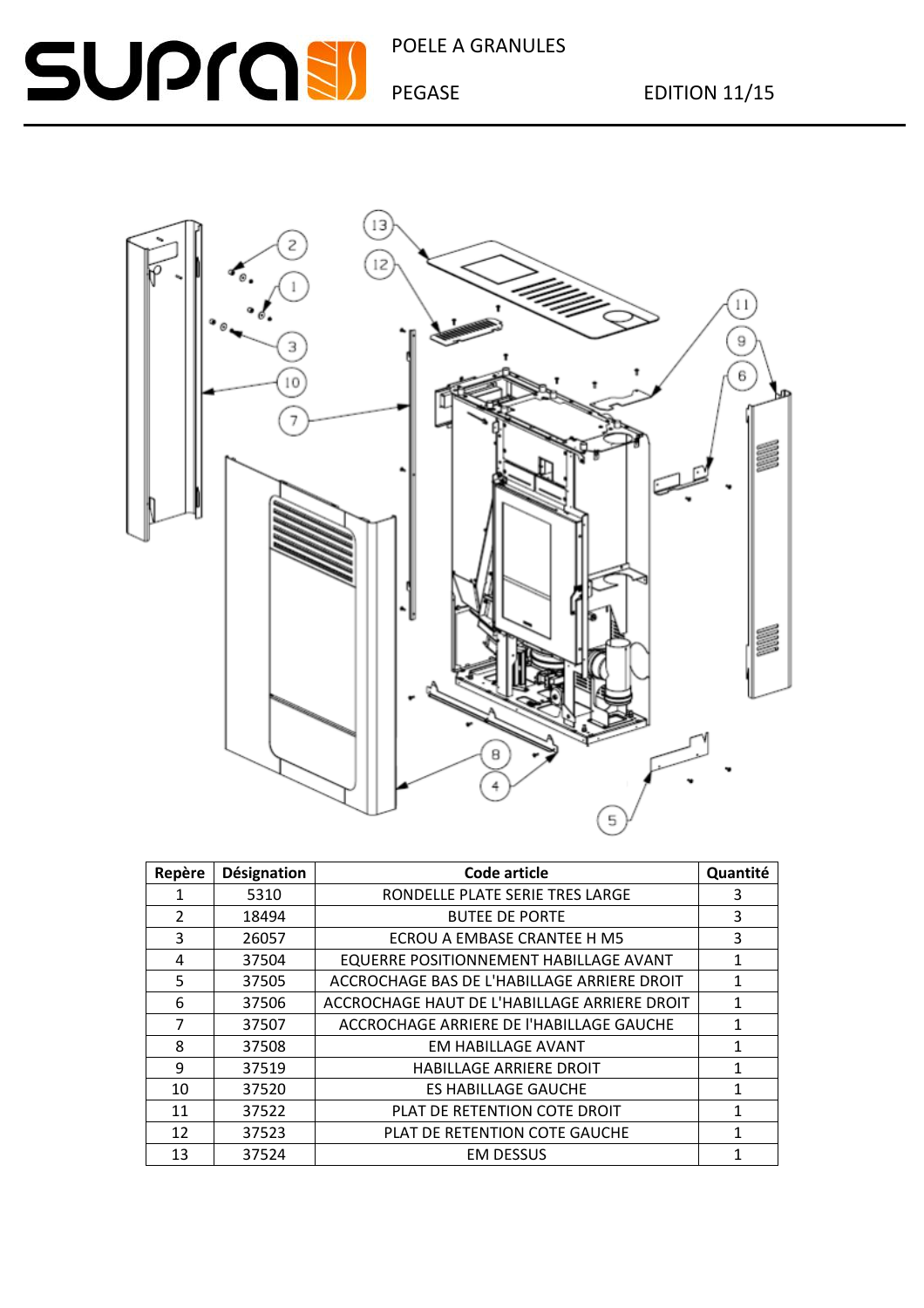POELE A GRANULES

## **SUPROSI**

PEGASE EDITION 11/15



| Repère | Désignation | Code article              | Quantité |
|--------|-------------|---------------------------|----------|
|        | 38692       | PORTE COMPLETE PEGASE     |          |
|        | 38687       | <b>BRASERO EN FONTE</b>   |          |
| З      | 38688       | 2 X COTE EN ALUTEC        |          |
|        | 38691       | <b>FOND EN ALUTEC</b>     |          |
|        | 38684       | DEFLECTEUR CENDRE FRONTAL |          |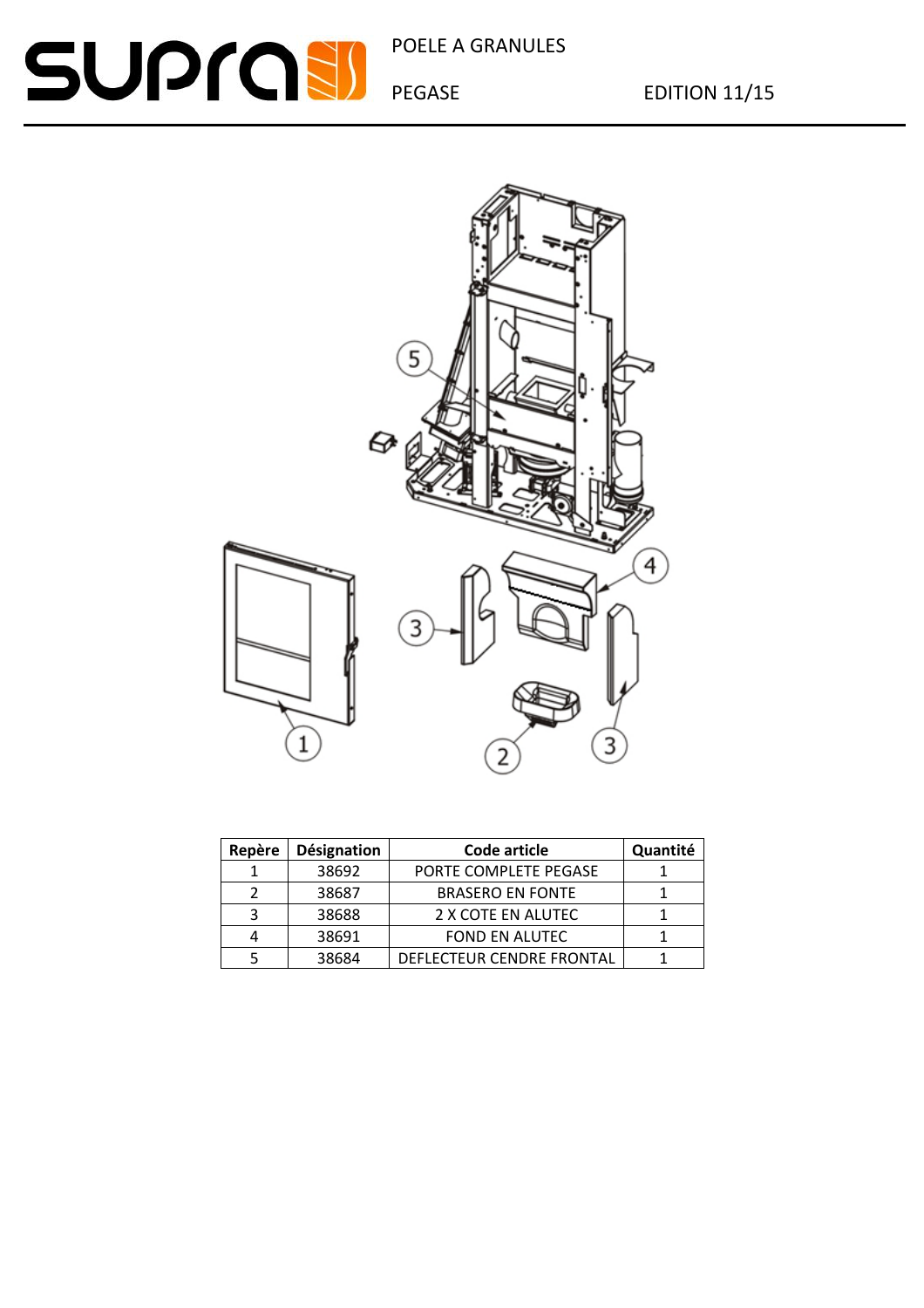## SUPCSI POELE A GRANULES



| Repère | Code article | <b>Désignation</b>                      | Quantité |
|--------|--------------|-----------------------------------------|----------|
|        | 31291        | JOINT RUBAN 6 MM (5 M)                  |          |
|        | 37771        | VITRE SERIGRAPHIEE SUPRA                |          |
|        | 38690        | CORDON EN FIBRE CERAMIQUE Ø 14 MM (5 M) |          |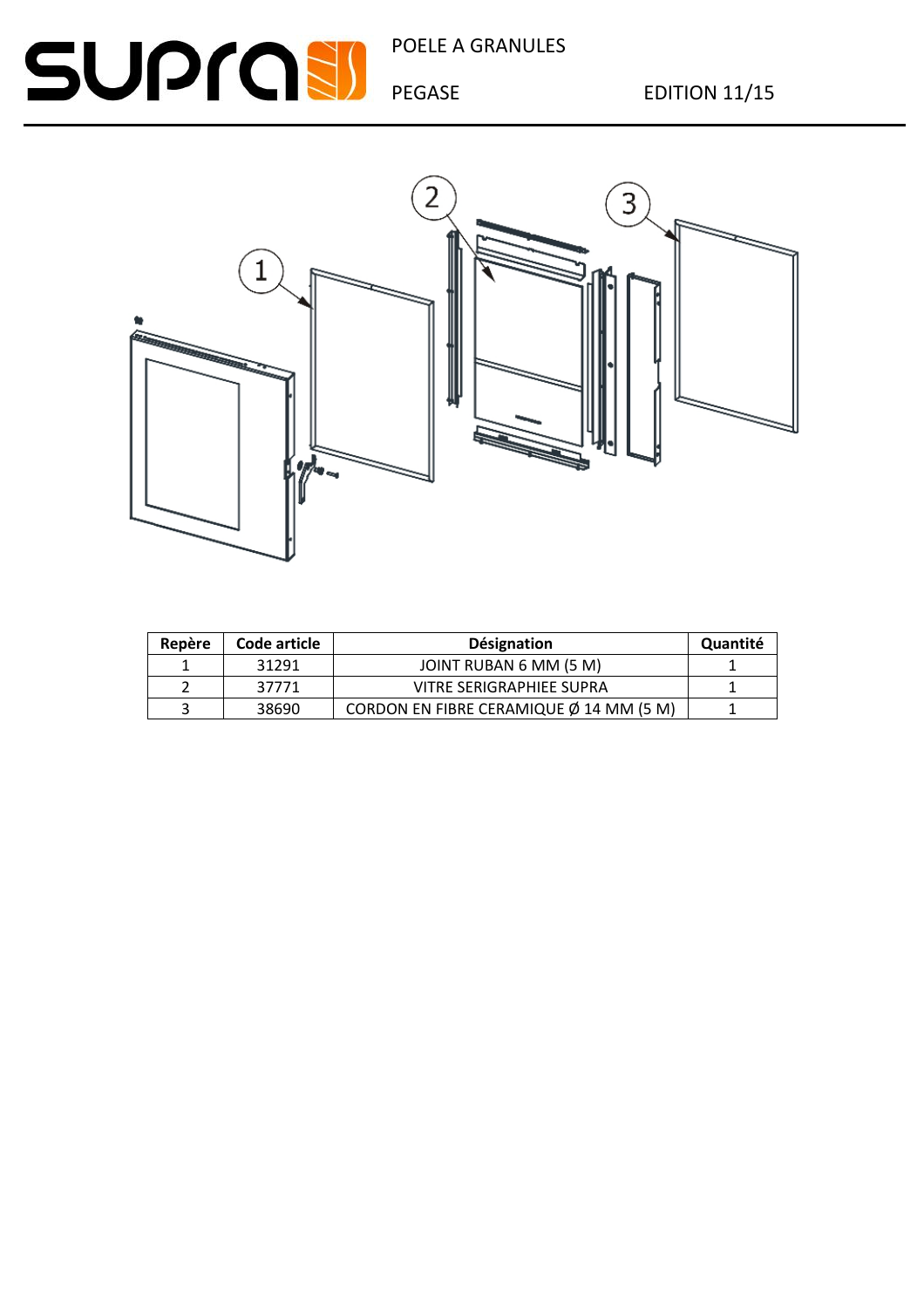### POELE A GRANULES

### **SUPROSI**

PEGASE EDITION 11/15